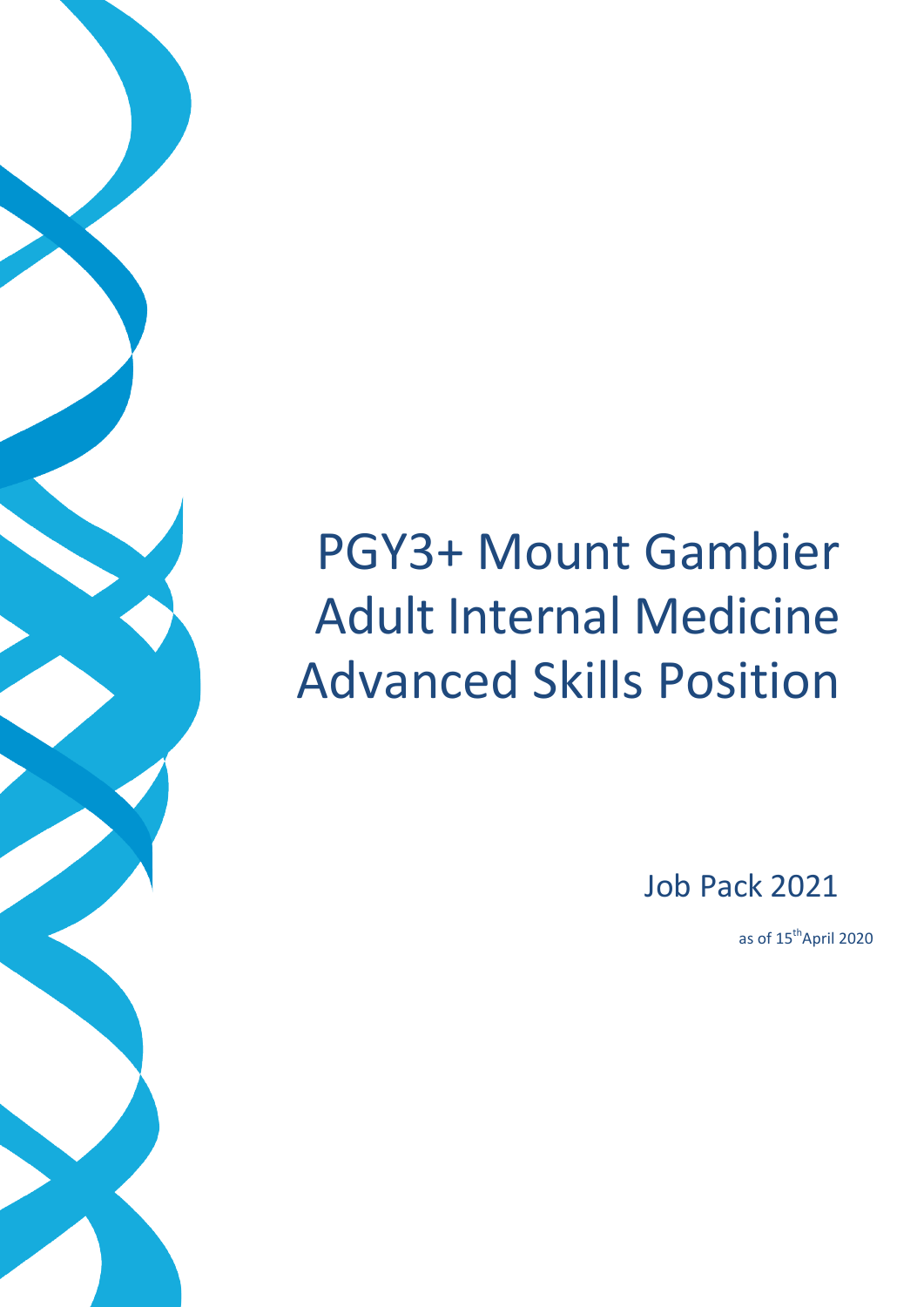# **Table of Contents**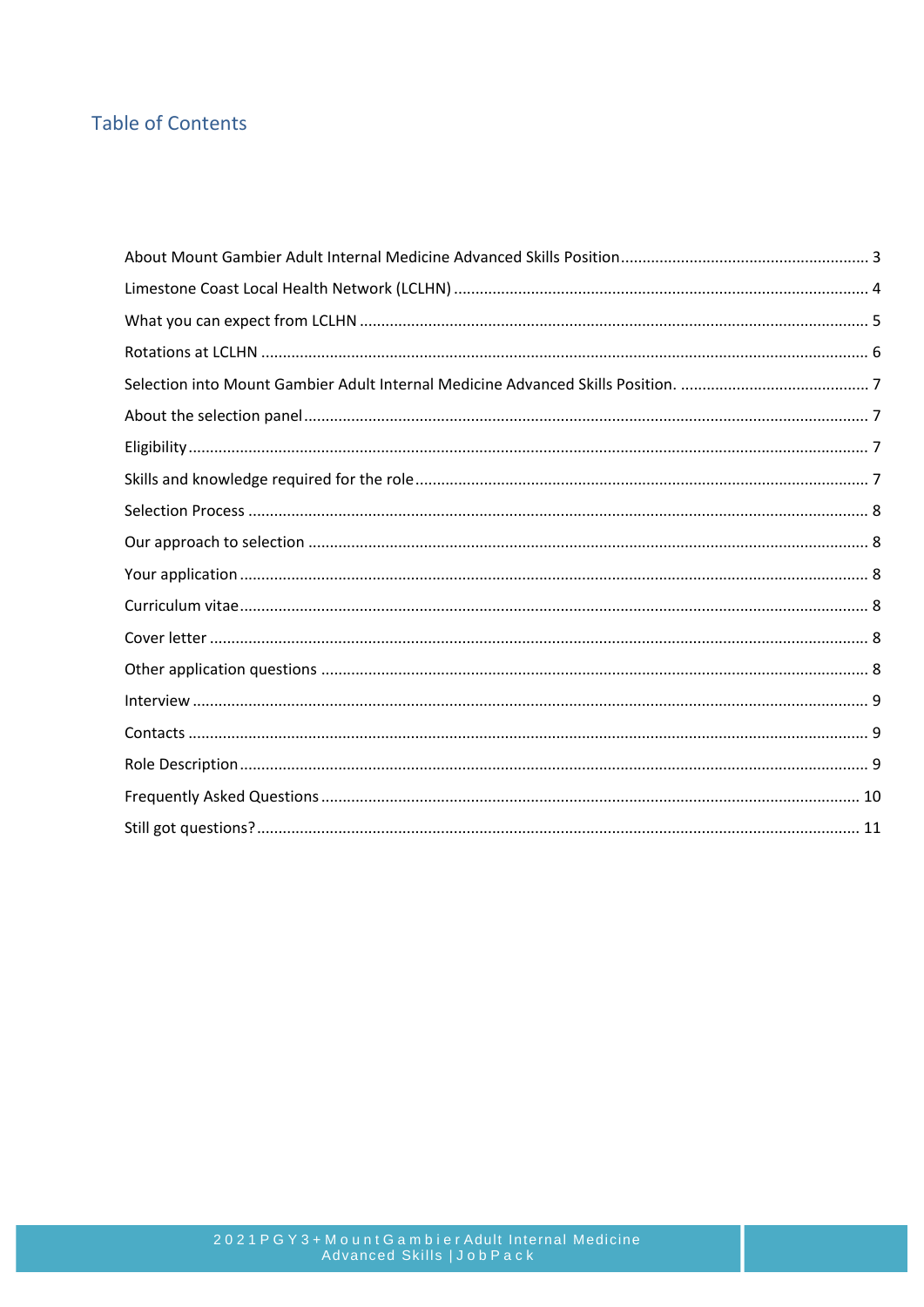# <span id="page-2-0"></span>About Mount Gambier Adult Internal Medicine Advanced Skills Position

# Introduction

We invite you to become part of a collegiate, committed, multidisciplinary medical team, consisting of two teams of consultants and junior doctors, as well as Allied Health, and wonderful ward staff. It is a full-year, full-time position, and fulfils the requirements for both RACGP FARGP and ACRRM AST positions. The position involves providing medical inpatient and outpatient services to the General Medical Ward at Mount Gambier Hospital. It will involve some out of hours and on call work, supervised by a consultant physician.

This rotation is available to candidates who are Post-Graduate year 3 and above and enrolled in Rural Generalist Training with either ACRRM or RACGP.

| <b>Key dates</b>                                                         |                                                                                    |
|--------------------------------------------------------------------------|------------------------------------------------------------------------------------|
| Applications open:                                                       | Monday 8 <sup>th</sup> June 2020 (public holiday)                                  |
| Application close:                                                       | Wednesday 1 <sup>st</sup> July 2020 (midnight)                                     |
| Referee reports close:                                                   | Wednesday 15 <sup>th</sup> July 2020                                               |
| Shortlisting commences:                                                  | Thursday 30 <sup>th</sup> July 2020                                                |
| Interviews:                                                              | <b>TBA</b>                                                                         |
| Round 1 results available to applicants:                                 | Thursday 17 <sup>th</sup> September (1 <sup>st</sup> preference matches only)      |
| Round 2 results available to applicants<br>(excluding general training): | Thursday 24 <sup>th</sup> September (2 <sup>nd</sup> or higher preference matches) |
| Round 3 results available to applicants<br>(excluding general training): | Thursday $1^{st}$ October (3 $^{rd}$ or higher preference matches)                 |
| Round 4 onwards (including general                                       | Thursday 8 <sup>th</sup> October (4 <sup>th</sup> or higher preference matches).   |
| training):                                                               |                                                                                    |
| Start date of employment:                                                | Monday 1st February 2021                                                           |

# Number of positions

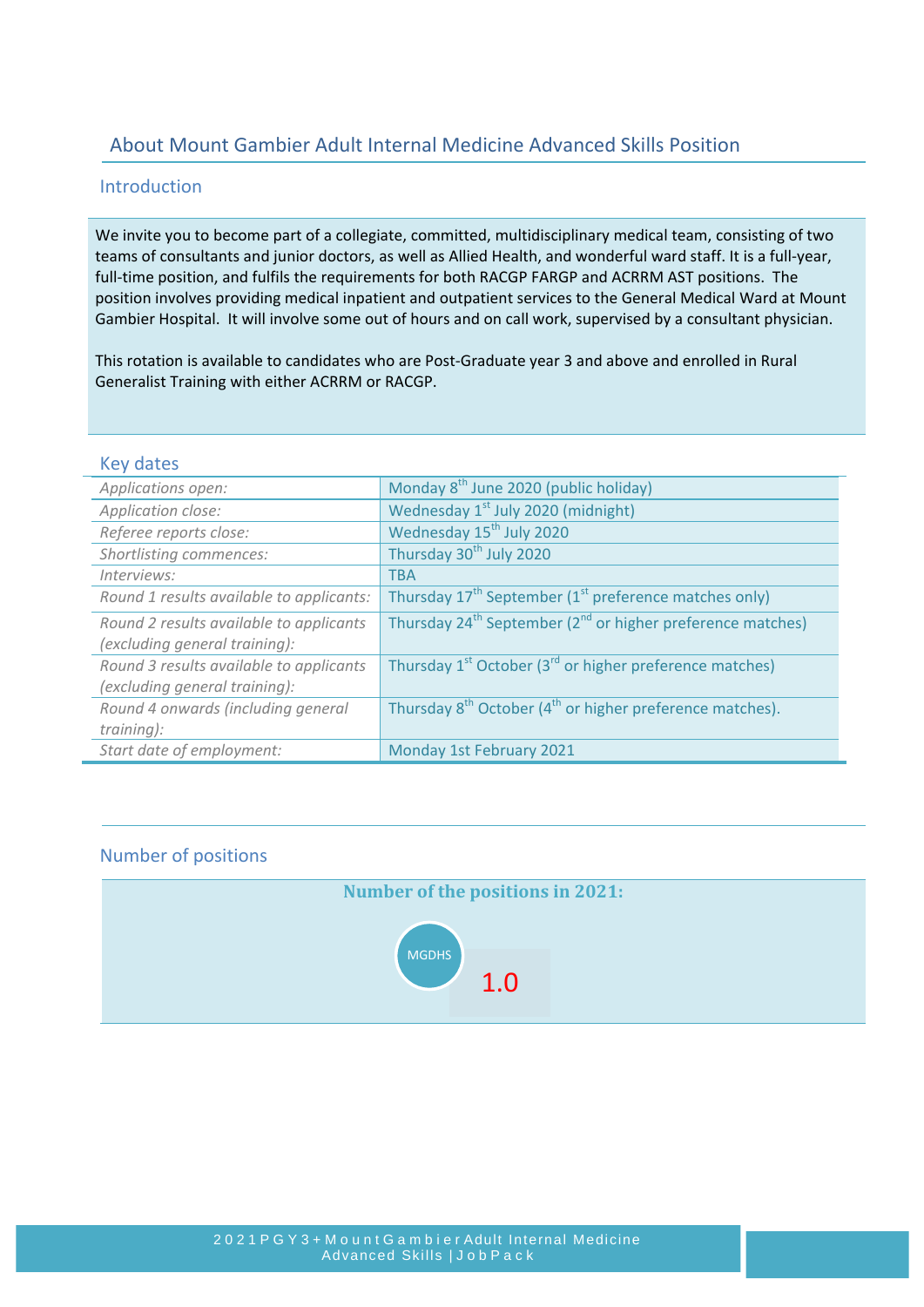# <span id="page-3-0"></span>About LCLHN

Services available within the Limestone Coast Local Health Network are provided throughout the following locations:

- > Mount Gambier
- > Bordertown
- > Keith
- > Kingston
- > Lucindale
- > Millicent
- > Penola

#### **Mount Gambier and Districts Health Service (MGDHS)**

Limestone Coast residents have access to a wide range of health care services in a number of locations throughout the region. Mount Gambier and Districts' Health Service is part of the Limestone Coast Local Health Network. We provide acute services ranging from in-hospital care by local General Practitioners to specialist surgical, obstetric, paediatric and anaesthetic services delivered by Medical Consultants. Services also include accident and emergency care, day and in-patient surgery, mental health services including an in- patient unit, aboriginal health and community health. The Mount Gambier Hospital is the major regional health provider for the lower, mid and upper South East Regions with other facilities located nearby in Bordertown, Keith, Kingston, Lucindale, Millicent, Naracoorte and Penola. The catchment area also extends across the border into Western Victoria.

#### **The Mount Gambier Hospital services and facilities include:**

- > Emergency Department including two resuscitation rooms, fast track treatment areas, multiple treatment bays, an infectious isolation room and a separate paediatric area.
- > 37 bed Medical Unit including rehabilitation beds.
- > 27 bed Surgical Unit.
- > 14 bed Level 4 Maternity Unit with 3 birthing suites.
- > 2 cot Level 4 neonatal nursery.
- > 6 bed Paediatric Unit.
- > 6 bed High Dependency Unit.
- > 6 bed Mental Health In-patient Unit.
- > 11 Day Surgery Chairs.
- > 4 Operating Theatres.
- > 6 chair Chemotherapy Unit.
- > 6 chair Renal Dialysis Unit.
- > 12 room out-patient Consulting Suite.
- > 2 out-patient procedure rooms.
- > Pre–Admission Clinics**.**

#### **Co–located at the Hospital site are the following services:**

- > Mount Gambier Private Hospital 17 bed facility.
- > Benson Radiology.
- > SA Pathology.
- > SA Pharmacy.
- > Country Health Connect.
- > South Australian Dental Services.

Ī

> South East Mental Health Services – in-patient, intermediate care, and community-basedcare.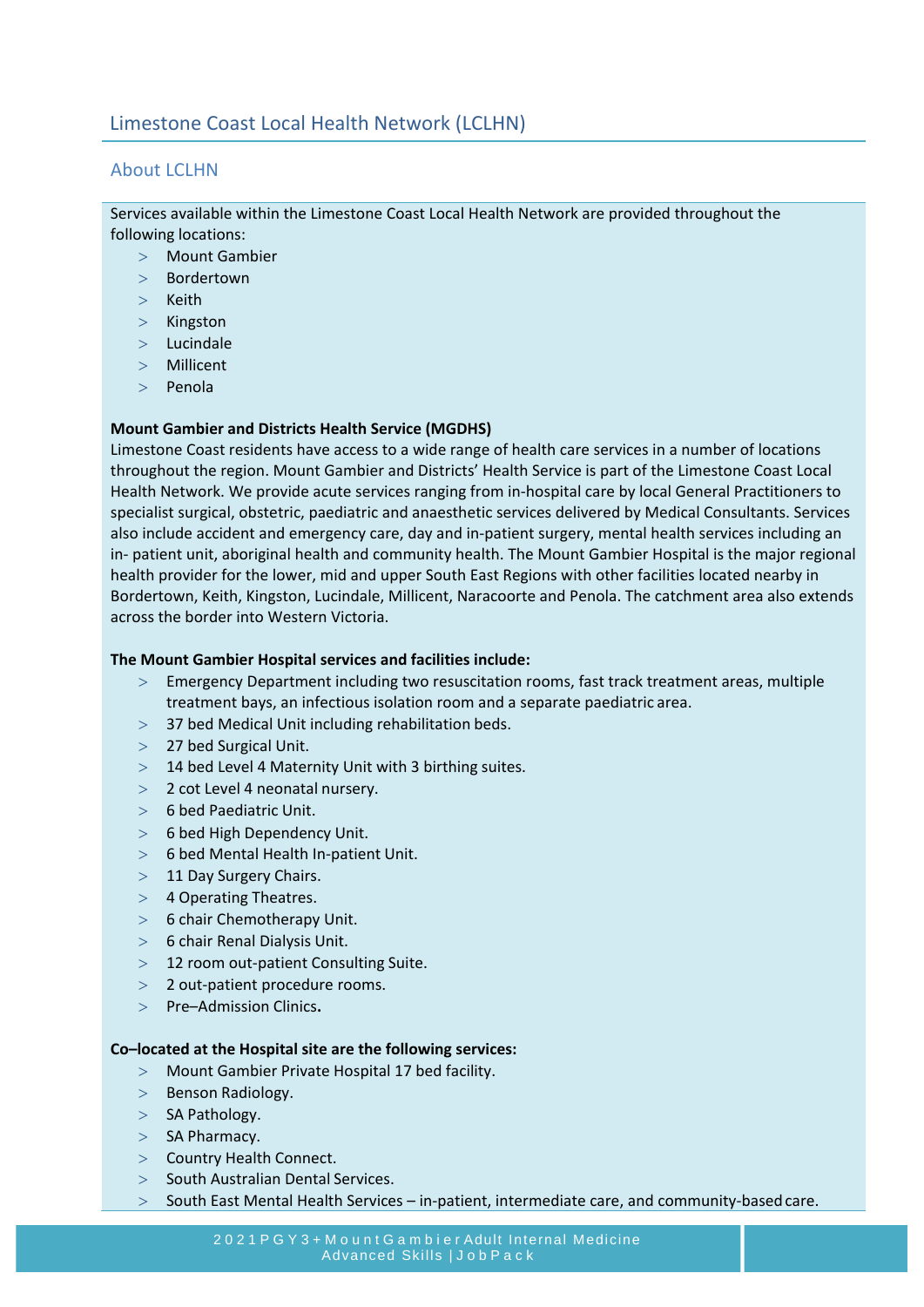- Drug and Alcohol Services.
- $\Box$  Rehabilitation Service.
- $\Box$  Renal Dialysis Service.
- $\Box$  Chemotherapy Unit.
- > Aboriginal Health Services Pangula Mannamurna Aboriginal Corporation (not co-sited but located nearby).

# <span id="page-4-0"></span>What you can expect from LCLHN

| Provide a short overview of<br>the role, what should<br>employees expect?                                         | The position involves providing medical inpatient services to the<br>General Medical Ward at Mount Gambier Hospital. Outpatient<br>services are also provided through the hospital consulting rooms. The<br>role will involve some out of hours work and on-call work, supervised<br>by a consultant. |
|-------------------------------------------------------------------------------------------------------------------|-------------------------------------------------------------------------------------------------------------------------------------------------------------------------------------------------------------------------------------------------------------------------------------------------------|
| Will I be based at Mount<br>Gambier all year?<br>Will I be expected to travel<br>to other country locations?      | You will be based in Mount Gambier for the full year.                                                                                                                                                                                                                                                 |
| What are the key outcomes<br>of the program?                                                                      | The aim of this program is to provide trainees with sufficient clinical<br>experience and supervision support to meet the requirements of either<br>the RACCP FARGP or ACRRM AST.                                                                                                                     |
| Are contracts renewed every<br>12 months? If I want to stay<br>on for an extra year, do I<br>have to apply again? | This position is a 12-month contracted position only. If you wish to stay<br>on for an extra year, please let your supervisor know, and this may be able<br>to be negotiated, depending upon workforce needs and funding<br>availability.                                                             |
| What are the hours of work<br>and overtime?                                                                       | This post requires a commitment of 76 hours per fortnight. Participation<br>in the out of hours on-call roster is required. You will have a consultant<br>Physician second on-call to you at all times.                                                                                               |
| What education is provided?                                                                                       | The unit has a strong learning focus with frequent ad-hoc tutorials as well<br>as more formal training including monthly Medical Grand Rounds                                                                                                                                                         |
| Indicate how the supervision<br>will be provided, will this<br>vary from rotation to<br>rotation?                 | The trainee will be part of a designated team on the Medical Ward<br>(currently there are two teams). Each of these teams are headed up by a<br>named Consultant Physician, who will provide supervision to the trainee.                                                                              |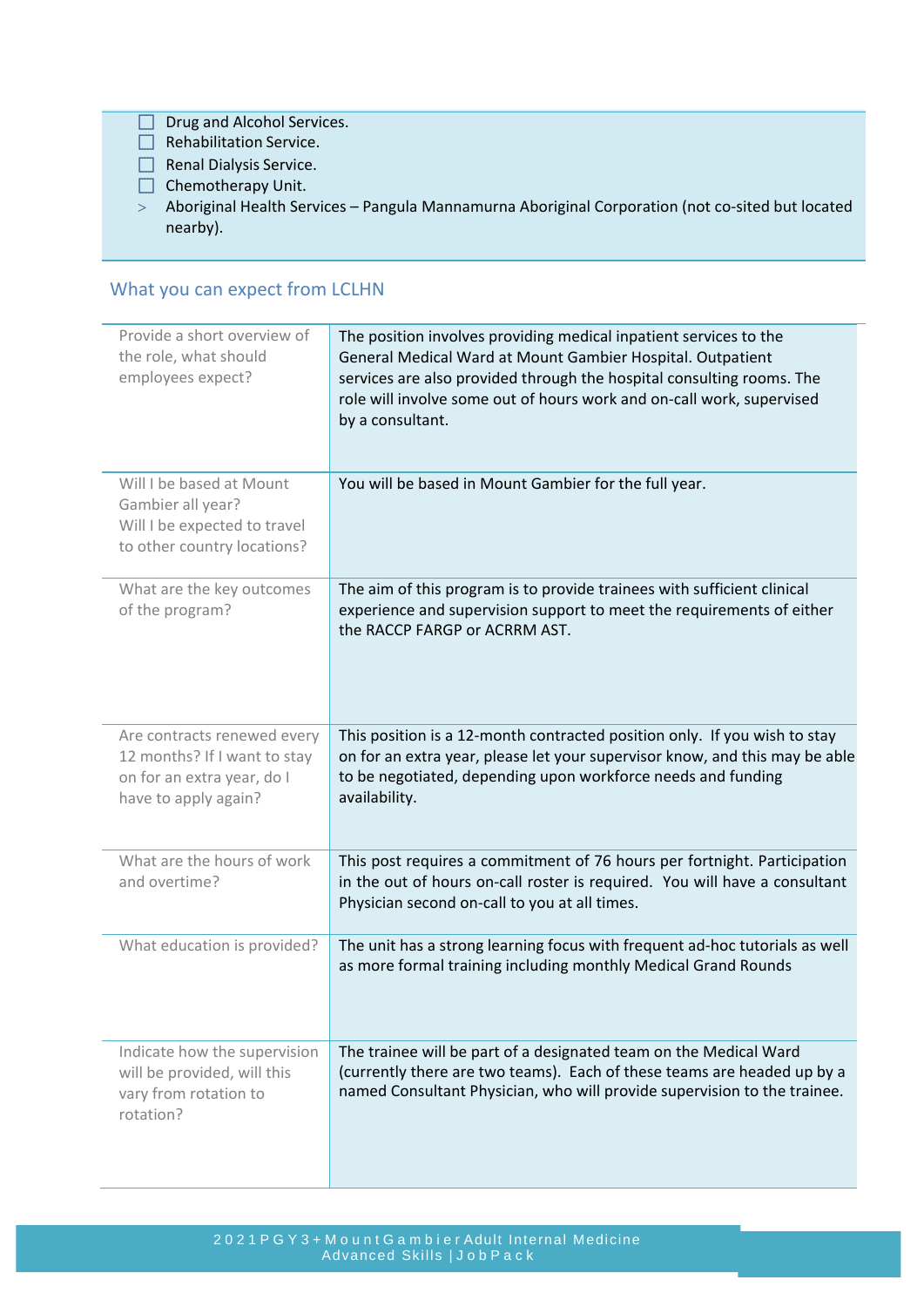| What other supports are       | The medical education unit have an open-door policy where trainees are   |
|-------------------------------|--------------------------------------------------------------------------|
| provided?                     | welcome to discuss any issues or concerns. The DCT and MEO also          |
|                               | arrange confidential beginning and end of year appraisals as a formal    |
|                               | time for trainees to ask for advice/support, highlight any concerns,     |
|                               | discuss career pathways, and provide feedback about the training         |
|                               | program.                                                                 |
| Will the TMO supervise        | They will work on a team involving interns and PGY2s, but the Consultant |
| interns/others in their role? | Physician will provide the overall supervision.                          |
| What pathways are there       | Trainees are encouraged to see this post as a step in their pathway to   |
| after the year is completed?  | providing rural generalist services to a community in rural South        |
|                               | Australia. This position can articulate with:                            |
|                               | Other local training positions including AST in Emergency Medicine or    |
|                               | General Practice, a DRANZCOG position, and a JCAA position.              |
|                               |                                                                          |
|                               |                                                                          |

# <span id="page-5-0"></span>Rotations at LCLHN

This post is based in the General Medical Ward at Mount Gambier Hospital for the full calendar year. It is not expected that other rotations will be allocated during this period.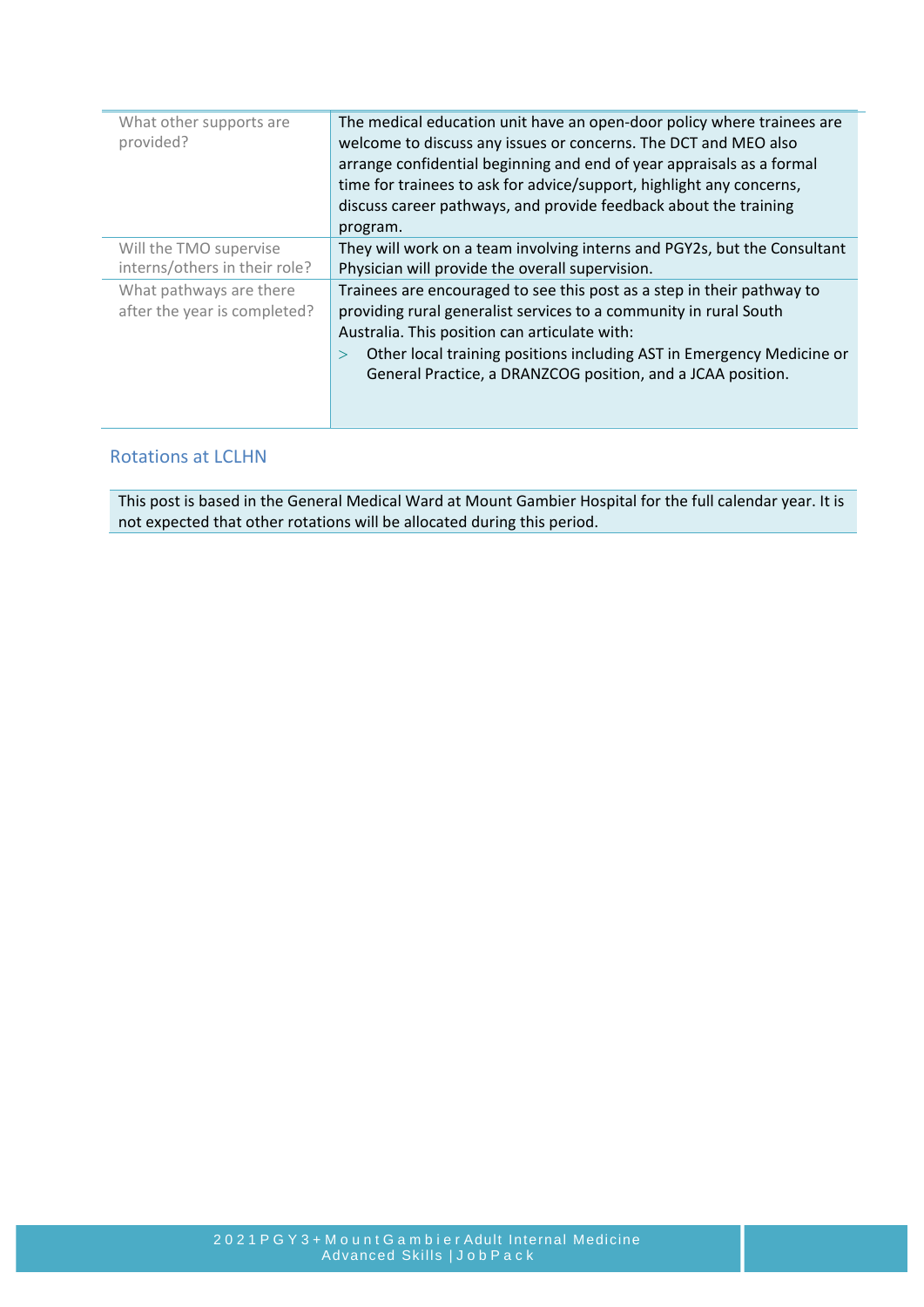# <span id="page-6-0"></span>Selection into Mount Gambier Adult Internal Medicine Advanced Skills Position.

<span id="page-6-1"></span>About the selection panel

The selection panel for this post usually includes a member of the specialist team in the unit, a member of the hospital administration team, and a member of staff from the TMO unit from the Mount Gambier campus of Flinders University Rural Health South Australia. A member of the relevant training provider may also be present.

## <span id="page-6-2"></span>**Eligibility**

Candidates currently PGY3 and above who are enrolled in Rural Generalist or GP Training with either ACRRM or RACGP are eligible to apply for this role. Candidates must have Australian Working Rights to be eligible to apply. Candidates must be available to work for a 12-month full-time contract commencing in February 2021.

### <span id="page-6-3"></span>Skills and knowledge required for the role

Prerequisite internal medicine knowledge at final year medical student level is assumed.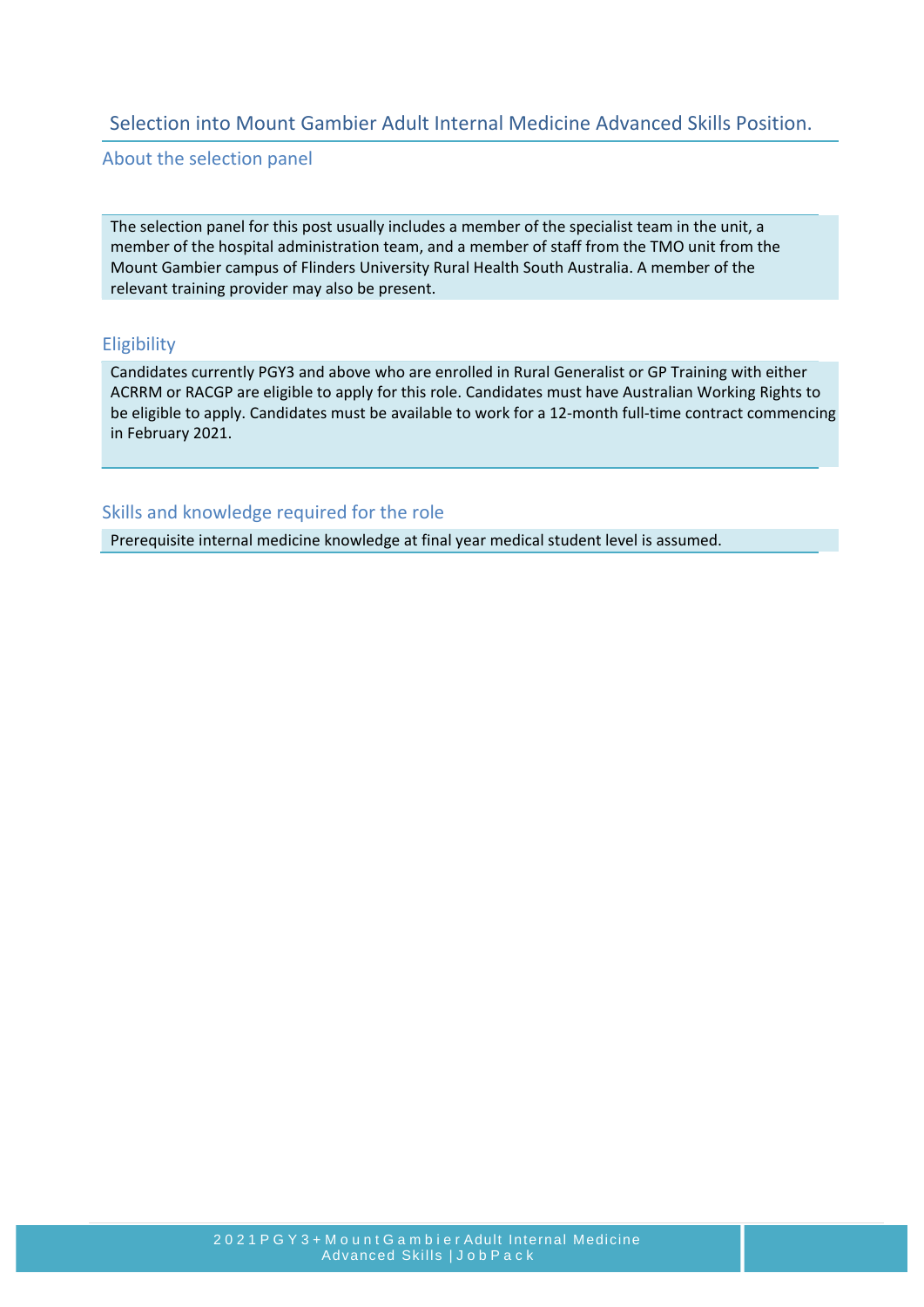# <span id="page-7-0"></span>Selection Process

## <span id="page-7-1"></span>Our approach to selection

- At a minimum the selection process will involve assessing your:
- > Curriculum Vitae,
- > Answers to application short answer questions,
- > Referee reports,
- > Appropriate completion and submission of required documentation and
- > An interview.

All applications will be scored/ranked for shortlisting. Up to five people will be shortlisted for interview. Shortlisted applicants will be invited to a face-to- face or video conference interview, and in some circumstances this can be conducted via teleconference.

<span id="page-7-2"></span>SA Health will match the highest ranked candidate to this position.

## Your application

Your application must include:

- > An application addressing the selection criteria (see below).
- $>$  A curriculum vitae.
- > Contact details from two referees in Australia who have worked with you in a clinicalsetting.

## <span id="page-7-3"></span>Curriculum vitae

Curriculum vitae should include:

- > Contact details including email and mobile phone number.
- > Qualifications and academic achievements.

Ī

- > Clinical achievements
	- o All jobs / clinical placements since completing medicalschool.
	- o Any rural clinical experiences since commencing medicalschool.
- > Personal Development
- > Activities which demonstrate your interest in and commitment to rural practice.

## <span id="page-7-4"></span>Cover letter

<span id="page-7-5"></span>Not required

### Other application questions

You will be required to answer the following question in the application form:

1. In no more than 500 words, describe your experience relevant to and interest in rural generalist practice.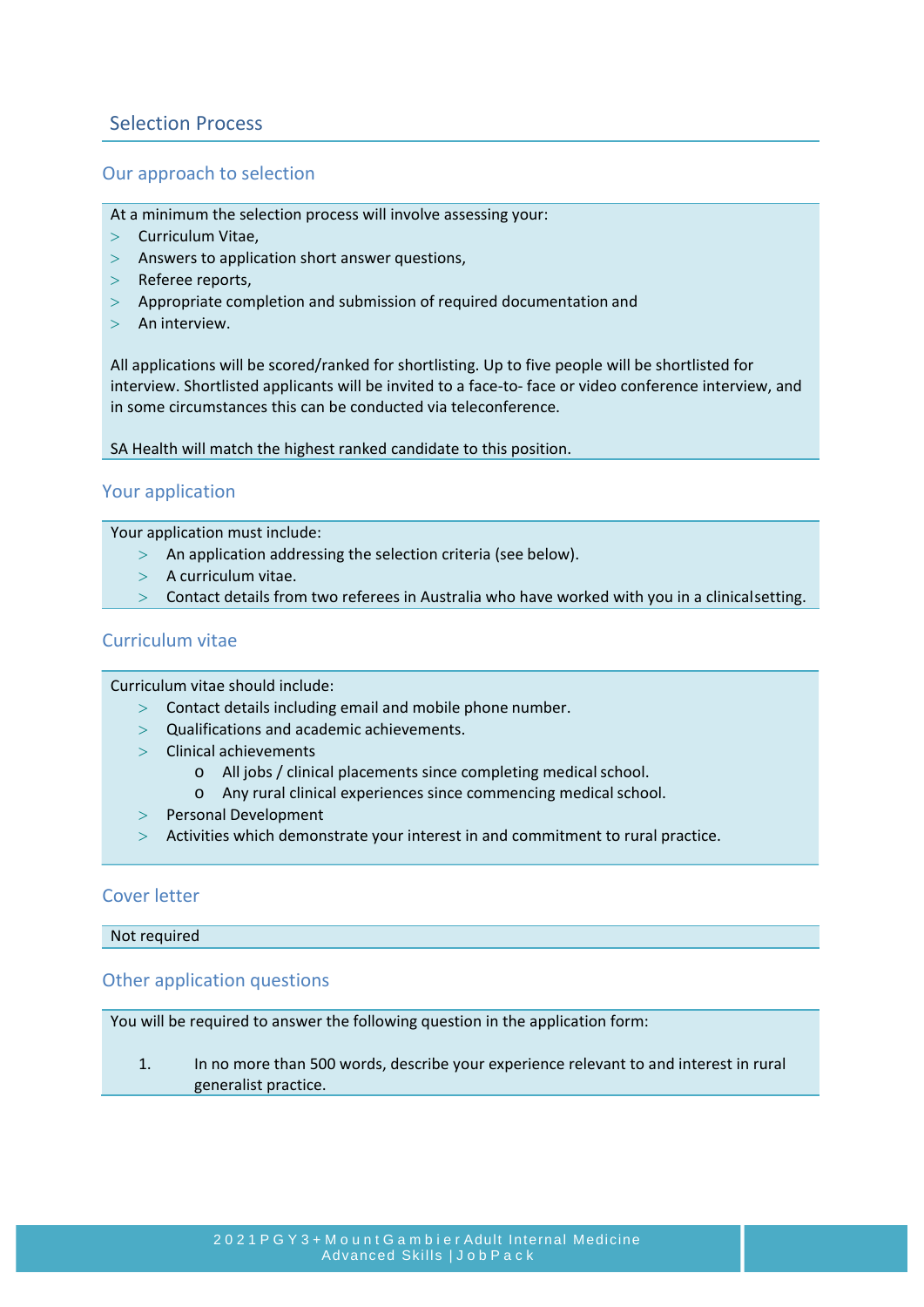### <span id="page-8-0"></span>Interview

Applicants who are shortlisted for an interview will be notified by mobile phone and/or email.

The intention of the interview is to ensure that they are the best fit for the role. Interview is likely to include invitation to describe previous experiences and some scenario based questions with the aim to evaluate candidates against selection criteria which include:

- 1. Demonstrated ability to thrive in the rural context.
- 2. Highly effective communication and collaboration skills in the clinical setting.

# <span id="page-8-1"></span>**Contacts**

| <b>LCLHN</b>                                                                                                                |                                                                                                                                                                                                                                                                                                                                  |  |  |
|-----------------------------------------------------------------------------------------------------------------------------|----------------------------------------------------------------------------------------------------------------------------------------------------------------------------------------------------------------------------------------------------------------------------------------------------------------------------------|--|--|
| <b>Term Supervisor</b><br>Mount Gambier and Districts Health Service                                                        | Name: Dr Kris Gosh<br>Email: Kris.ghosh@sa.gov.au<br>Phone: 08 8721 1200                                                                                                                                                                                                                                                         |  |  |
| Workforce enquiries - Mount Gambier Hospital<br><b>Medical Administration</b><br>Mount Gambier and Districts Health Service | Name: Kristy Overmaat<br>Email: kristy.overmaat@sa.gov.au<br>Phone: 8721 1617 (9.00am $-$ 3.00pm Mon $-Fri$ )<br>Name: Tracy Brown<br>Email: tracy.brown2@sa.gov.au<br>Phone: 8721 1572 (8.30am $-$ 4.00pm Mon $-$ Thu)<br>Name: Krystn Agnew<br>Email: Krystn.Agnew@sa.gov.au<br>Phone: 8721 1522 (8:30am $-$ 4:00pm Thu & Fri) |  |  |
| Director of Clinical Training<br>Mount Gambier Trainee Officer Medical Unit                                                 | Name: Dr Michelle McIntosh<br>Email: michelle.mcintosh@flinders.edu.au<br>Phone: 8726 3999                                                                                                                                                                                                                                       |  |  |

### <span id="page-8-2"></span>Role Description

[View Role Description here](https://www.samet.org.au/wp-content/uploads/2020/04/LCLHN-Rural-Generalist-Adult-Medicine-Trainee-Position-Description.pdf)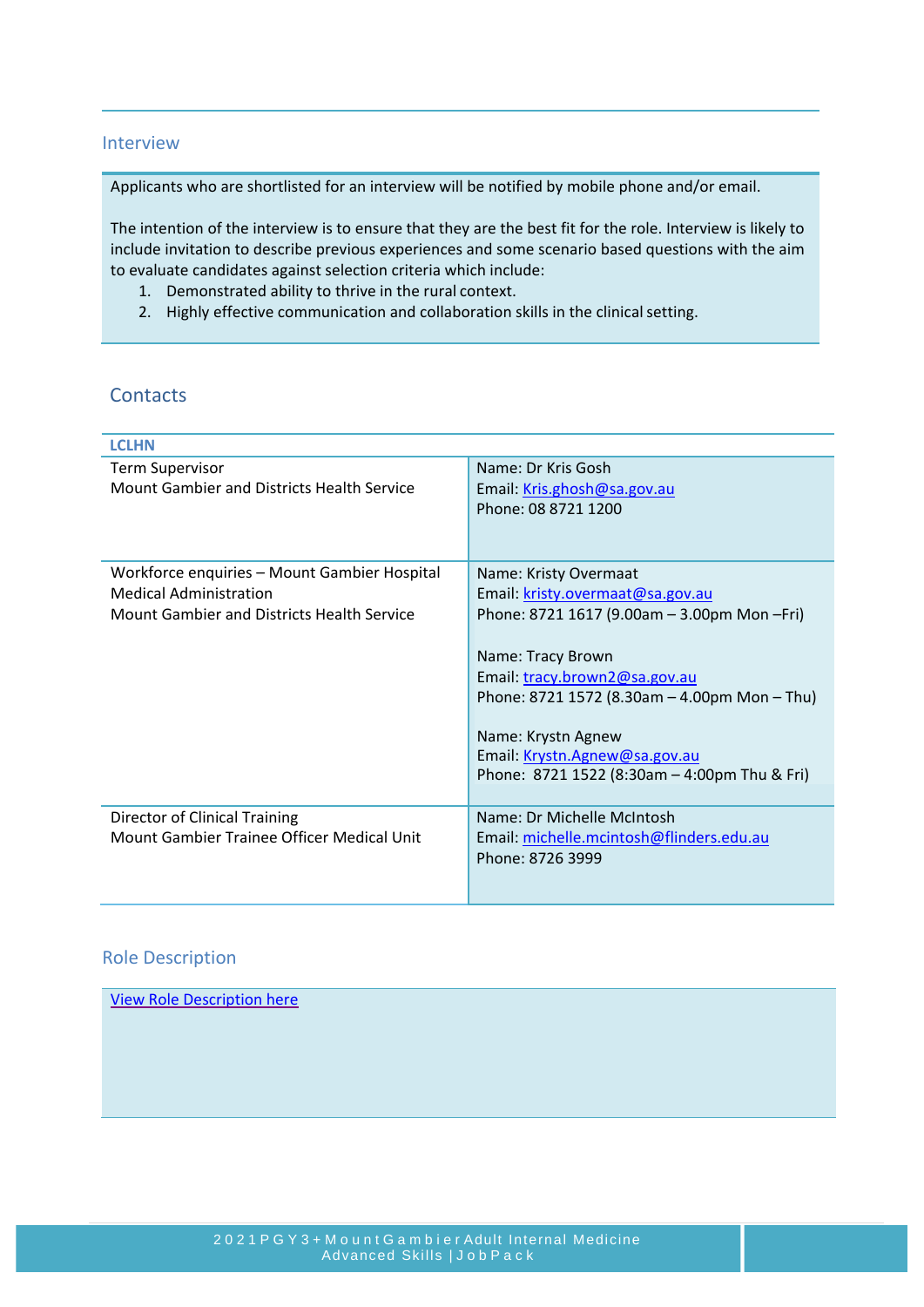# <span id="page-9-0"></span>Frequently Asked Questions

## **I am unsure about moving to the country. Can I visit to look at the facilities prior to finalising my preferences?**

We would encourage you to visit our beautiful city and enjoy the rural hospitality. Please let us know if you are planning a visit so that we can facilitate this, for example, with a tour of the hospital and Rural Clinical School, and point you in the direction of touring and entertainment. Mount Gambier lays half way between Adelaide and Melbourne, but that's not the only reason we're perfectly centred. Mount Gambier strikes the ideal balance between the vibrant lifestyle of a big city and comforts of a small town, between cultural progress and tradition, and between modern conveniences and the preservation of natural beauty – be it our iconic blue lake, or our many caves, sinkholes and parks.

### **Will accommodation be provided?**

You will need to arrange your own accommodation. Real estate agents can assist you with this. You will find rentals very affordable compared with the metropolitan area.

#### **Will I be supported with relocation expenses?**

We appreciate that moving house can put a strain on your finances, particularly prior to starting your new job. Please contact us to discuss what relocation support may be available and what documentation you will need to supply.

#### **Will I need my own transport?**

Mount Gambier is a rural city of over 25,000 people. Some sort of private transport is highly recommended as the city is spread over quite a large area. Most locations are only 3-8 minutes away by car, 10-15 by bicycle. There is a limited public transport system (bus) which runs primarily between 9am and 5pm.

#### **Do I need to arrange for a carpark?**

The good news is that parking in all of Mount Gambier is currently free of charge. Some areas require permits and time limits, but generally it is easy to park in or around the Hospital and University precinct. There is a secure staff car park on the Hospital site.

### **Can I get decent coffee and food in Mount Gambier?**

Yes and yes. There is a wide range of cuisines on offer and real baristas. Several farmers and craft markets operate regularly throughout the South East. Nearby are premium wine growing regions. The problem will be what to choose! The hospital has a fantastic chef run café on site with its own good coffee and good food – the ideal place to catch up with some of the other doctors on site.

#### **Can I get my cultural fix of theatre, music and cinema?**

Ī

The benefits of being half way between Adelaide and Melbourne are that shows stop here to perform. Don't expect Madonna, but entertainers such as our own Louise Adams and Kasey Chambers have all recently dropped in. Adelaide Fringe in Mount Gambier is a month long program of spectacular performances and visual arts events in Mount Gambier as part of the Adelaide Fringe and brings the streets to life throughout the last weekend in February through mid-March. Mount Gambier is the home of the James Morison Jazz Academy and this Generations in Jazz is a spectacular gathering on the outskirts of the city and not only attracts the jazz legends of today, but the bright stars of tomorrow, bringing together up to 4400 of Australia's most talented musicians, along with a growing list of global artists. Generations in Jazz represents a wonderful opportunity to listen, perform, respect, and develop a true appreciation for a truly wonderful sound, and be part of a commitment to furthering jazz in

Australia and beyond. There is the 500 seat Sir Robert Helpmann Theatre that hosts a range of theatre, film, music and dance events and a cinema complex. The Riddoch Art Gallery is the largest SA Regional Gallery.